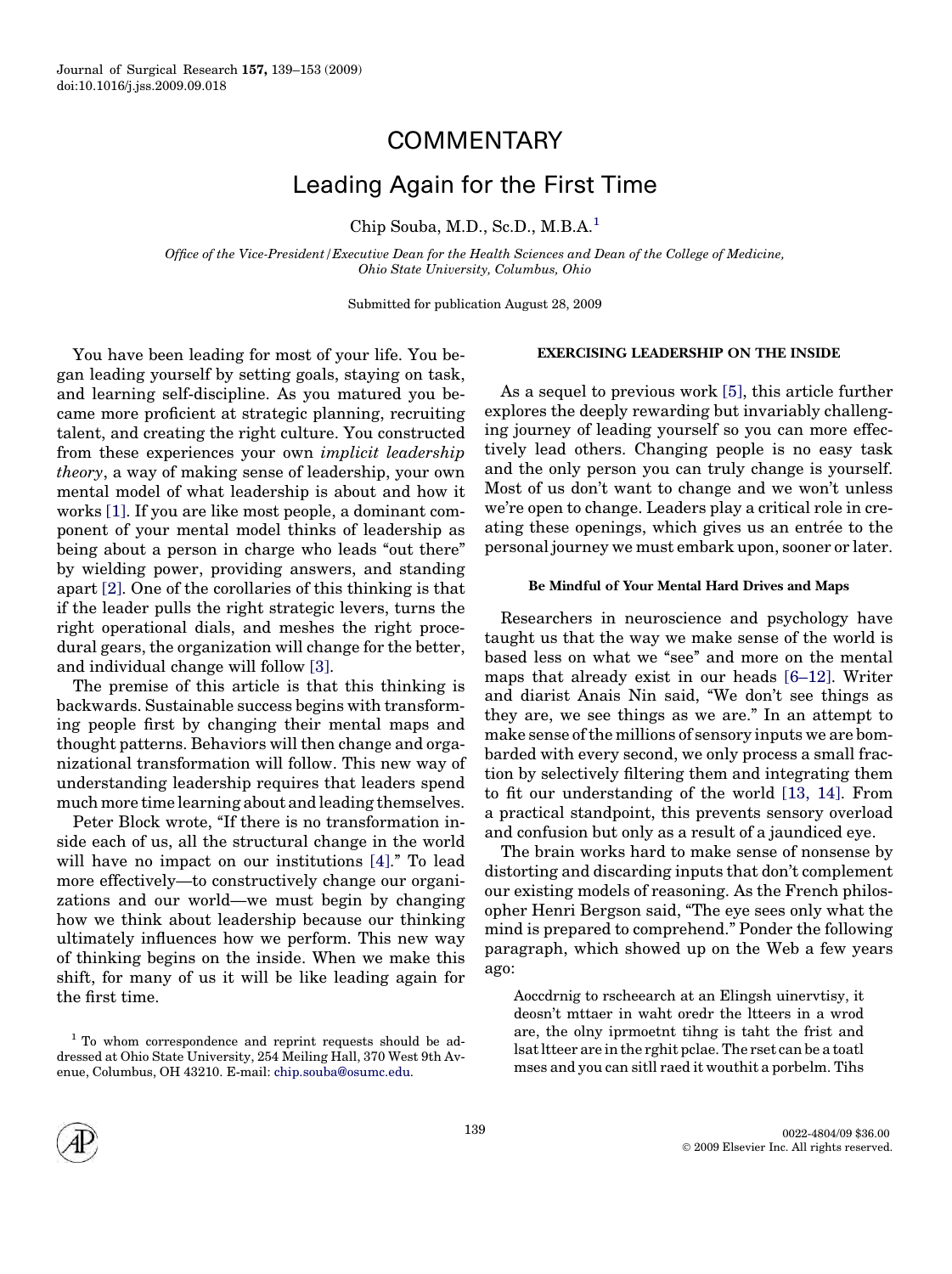is bcuseae we do not raed ervey lteter by itslef but the wrod as a wlohe and the biran fguiers it out aynawy.

In 1943, Kenneth Craik [15] introduced the concept of mental models when he proposed that "the mind constructs small-scale models of reality that it uses to anticipate events, to reason, and to underlie explanation.'' These mental constructs are built from deeply ingrained and internalized assumptions, generalizations, or even images that influence how we understand the world and how we take action [16]. Whenever we perceive anything it is filtered through a set of background assumptions and beliefs about what to look for, what is important to us and what is relevant to our survival. Indeed, the brain is wired for survival more so than for reality.

A mental model is our belief of how the world works. We say, "This is the way things work around here" or ''The reality is..'' Mental models are useful because they simplify and organize our lives and our options. We have mental models for how to get a grant funded; mental models for how to raise our children; mental models for chairing a committee. Much as a road map shows you how to get from city A to city B, mental maps provide direction and guidance on how to deal with problems and get things done. All maps reflect the mapmaker's bias [9, 17].

We accept our mental maps as external reality—as truth—and we act on them as such because they make sense to us. Our thinking, our behaviors, our actions and our performance are all affected by our cognitive maps. Our mental models are not so much views and beliefs that we hold tightly as they are views and beliefs that tightly hold us.

People do what makes sense to them and their mental maps provide that sense-making. The Al-Qaeda terrorists hijacked four commercial airliners and deliberately crashed two of them into the twin towers of the World Trade Center because it made sense to them. It may not make sense to you and me but it made sense to the terrorists. You submitted your grant to the NIH because, in your mind, it made sense. It may not have made sense to the study section reviewers.

The problem is not that we have mental models indeed they are necessary for survival. If our mind didn't have a "cruise control" option, we would spend much of each day just getting ready for work. The issue is that we don't recognize that we have mental maps and that they are our unique reality constructs [3, 9]. We think "this" is how the world works. But, "this" is not how the world works; it is merely our perception of how the world works, built in our mind. Once a map becomes etched, we often distort external inputs so they validate it [9, 18].

The more our mental maps have worked in the past (the more success we think they have given us) the

more difficult they are to revise and the more likely they are to cause selective perception [9, 17]. Leading constructive change, whether at a personal or organizational level, begins with unfreezing the mental maps we carry around in our heads. This involves not just new learning but unlearning of some belief that is already there and potentially in the way. This process can be disorienting and awkward.

Helping others tackle their outmoded ways of thinking that are no longer relevant is where leaders can play a critical role. First, however, they must confront their own outdated mental maps before they can help other people "see" differently. But there's a potential glitch, which Senge [19] points out, "Deep change comes only through real personal growth, through learning, and unlearning. This is the kind of generative work that most executives are precluded from doing by the mechanical mind-set and by the cult of the hero-leader.''

We are not talking about changing people in some sort of schizophrenic sense. Rather, we are talking about changing how they "see," how they make sense, how they think. To change your world and your life, you first have to change your thinking. As Albert Einstein famously suggested, ''Without changing our patterns of thought, we will not be able to solve the problems we created with our current patterns of thought.''

Consider for a moment that three hard drives reside in your brain (Fig. 1). One of them is labeled the present, one the past, and one the future. Like the hard drive in your computer, these mental hard drives store information. Data inputs only occur in the present (our senses only operate in the present) but are almost instantaneously stored in the past because the present is over as soon as it happens. Thus, the present hard drive is really more like a central processing unit where inputs are decoded, made sense of, and deleted (as necessary). The interpreted information is stored in our past hard drive. By definition, this warehoused information reflects our inherent biases and shapes our cognitive maps.

We don't register or remember the vast majority of the experiences, events and incidents that occur in our lives [5]. Those we do store in our memory (past hard drive) are those experiences we ascribe meaning to because of the feelings (positive or negative) they evoked in us when they happened. The brain gives them meaning in the form of an interpretation—a constructed "story"  $[5,20-23]$ . For example, you may remember your grandfather's belly laugh from 50 years ago and the feelings of joy and affection it produced in you back then and even today. Or, you may recall that mediocre performance evaluation you got 10 years ago and the feelings of anxiety, inadequacy, and defensiveness that are triggered when you think about it.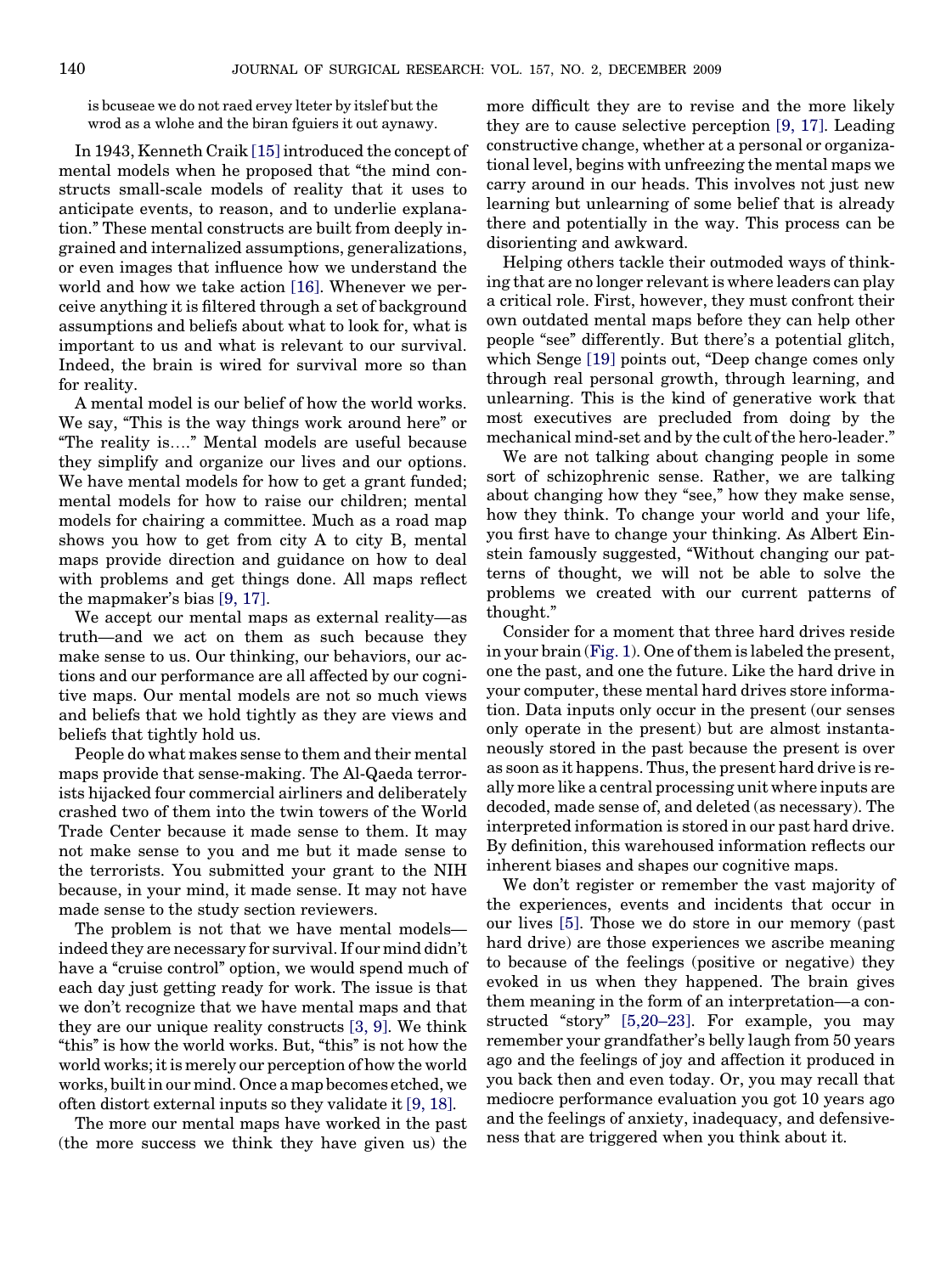

FIG. 1. Our three mental hard drives: present, past, and future. The most common and potentially serious storage error we make is transferring our disempowering stories from our past hard drive and storing them in our future hard drive [26].

We "consult" our life story, consciously or unconsciously, in everything we do. We tend to package our various stories into short, easy-to-recall ''interpretation-based'' truths (not evidence-based) that inform our thinking and shape our choices and behaviors. For instance, our storied interpretations that question our competence, adequacy, and acceptance are often edited into a belief that says, "I'm not good enough." Or, as another example, if you perceive your job to be a battleground where you have to fight for everything you get, you probably have a chapter in your life story that's a version of, ''Watch your back; you can't trust the administration.''

Analysis, sense-making and interpretation of inputs are always after the fact, in hindsight [17, 24, 25]. In the case of those not so pleasant experiences, our interpretation is invariably different from what really happened [5]. Maybe that boss that gave you that mediocre employee appraisal was really providing you with well-intentioned, honest feedback so you could improve your performance at work.

We all have empowering and disempowering stories that are tucked away in our past hard drive (Table 1). The memories of the positive ones are powerful; they provide us with a reliable blueprint for living our lives. The problem is with our unhealthy stories; they can

hold us back [5, 23]. These negative chapters in our life story—the ones that question our competence and adequacy—can become hard-wired to our DNA and buried in databases in our past hard drive, making it difficult to empty them into the trash. They can become engraved into our mental maps and become our reality. From these stories, we may learn to be defensive, controlling, manipulative, judgmental, and/or disrespectful, behaviors that certainly are inconsistent with good leadership.

It would be naive to think we could keep all of our stories that hold us back in the past, "out of sight, out of mind.'' All human beings make mental storage errors. The most common and potentially serious storage error we make is transferring our disempowering stories from our past hard drive and storing them in our future hard drive [26]. When this happens, the story can "live on" and become an enormous weight in our lives, limiting relationships, and sapping our energy. The future becomes cluttered with all sorts of historical baggage and burdensome memories such that it becomes, to a significant extent, an extrapolation of the past [5]. We keep doing things the same way time and again. "Insanity," said Einstein, "is doing the same thing over and over again and expecting different results.''

| <b>TABLE 1</b>                                                                  |  |
|---------------------------------------------------------------------------------|--|
| Stories from the Past that People Transfer and Store in Their Future Hard Drive |  |

| Examples of empowering life stories             | Examples of disempowering life stories              |
|-------------------------------------------------|-----------------------------------------------------|
| I have much to be grateful for                  | I'm not good enough; I'm out for myself             |
| The work I do makes a contribution to others    | It's a zero sum game; I'm right/you're wrong        |
| I am part of something larger than myself       | She will never be a team player                     |
| I appreciate what others do for me              | My boss is a jerk and he won't change               |
| When I've put in the effort, it has paid off    | If we had their resources we could be great too     |
| I will seek out the best in others              | My marriage will suck until my spouse changes       |
| I will commit to leading responsibly in my life | Watch your back; you can't trust the administration |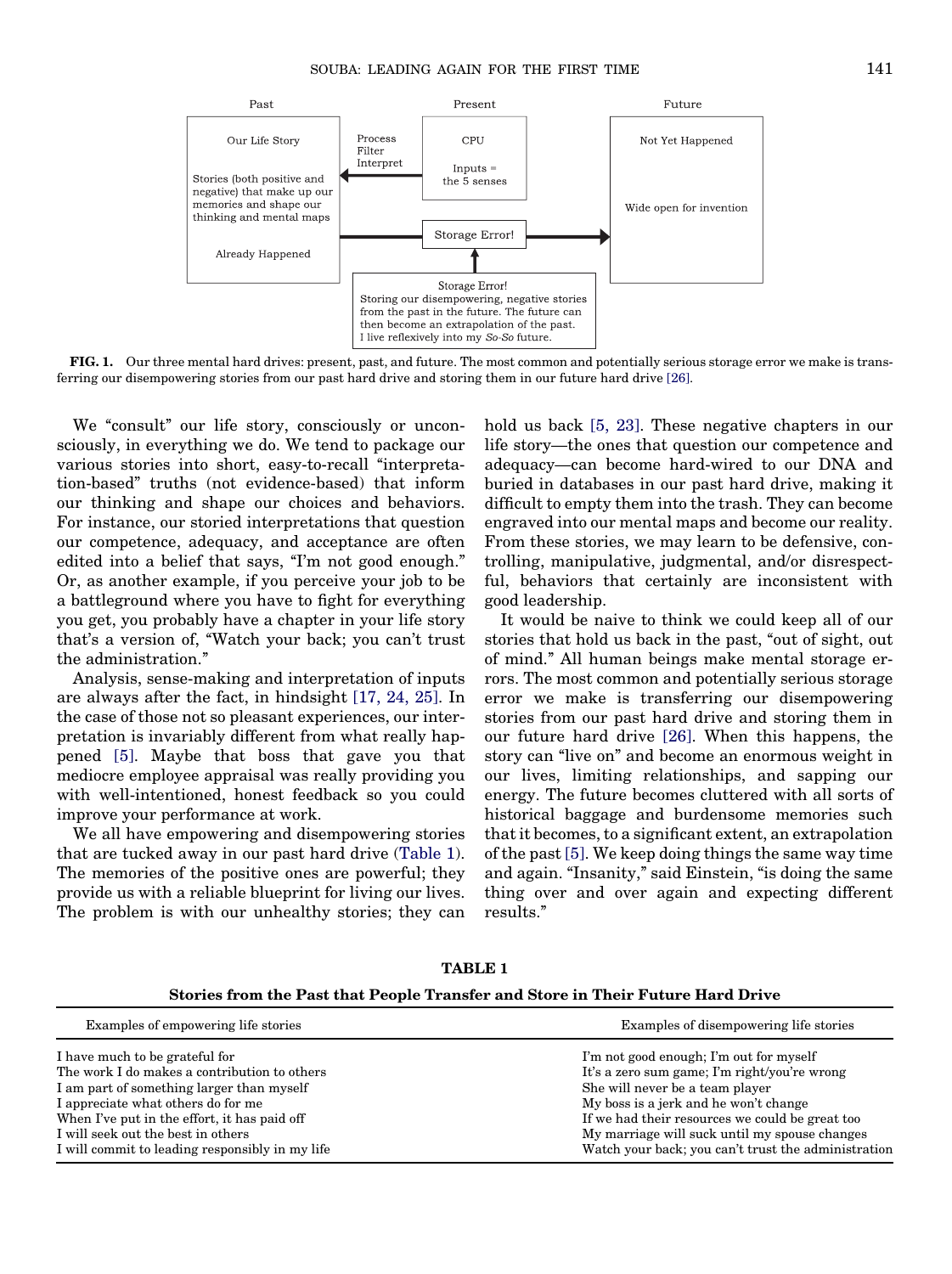Transformation of individuals and organizations includes putting those misplaced files and folders back in the past so that the future is not constrained in terms of what we create, allowing ample room for reinvention. This is no simple feat. It begins with changing our thinking. Because changing our thinking requires tackling our deeply engrained mental models that we are not aware of, we usually need help. Good leaders help us ''see'' our filters and blind spots by creating insights that make revision of our mental maps possible. This opens the door to constructive change. In a few pages, we'll explore how this happens.

### Don't Confuse Role with Self; Take Your Stand

Think about the numerous roles you have in your life. They may include parent, spouse or partner, physician, teacher, scientist, volunteer, musician, mechanic, friend, mentor—the list goes on. Roles are the relationships and the responsibilities that we have in life. Associated with some of your roles is a position or a formal title. In your role as a doctor, you may have the title of division chief, residency program director, or chief of staff. In your role as a parent, you may serve as president of the parent-teacher association at your child's school. Roles can be permanent, temporary, assumed, or acquired.

When we're asked by a new acquaintance, "Who are you?" we tend to answer "I'm a professor" or "I'm a center director" or "I'm a neuroscientist." Generally, the answer is not really who you are, but what you do or how you see your function in life. If you are like most adults, your self-identity is, to a large extent, ''located'' in your job, your achievements, your education, your income, possessions, and your hobbies. Who you are to yourself and how you perceive yourself to be viewed by others is very much wrapped up in your roles and the things you know, have, and do.

How did we come to "see" or "identify" ourselves largely as what we know (intellect, expertise), what we have/possess (a big house, a prestigious title, a sizeable salary), and what we do (work hard, parent, watch sports)? The process of acquiring an identity begins in childhood [27, 28] as we adopt ways of being and acting that work for us. We may discover that if we pout or show off that we get attention. We may learn that if we yell people back down. We learn to deal successfully with things that didn't quite go the way we thought they should. Perhaps your grades didn't live up to your parents' expectations; perchance you didn't turn out to be the athlete your father wanted you to be. As a consequence of those perceived shortcomings, you may have learned to be industrious; maybe you learned to be controlling or cautious. By the time we reach adulthood, we have assembled a set of thought processes, behaviors, and ways of doing things that seem to give us a certain measure of success. These attributes contribute to and shape our personality and our persona—how we "see" ourselves and how others "see" us.

Roles—male/female, gay/straight, black/white, boss/ subordinate—are social constructions. To a great extent, we let the roles we understand ourselves to play in life define our identity. They tell us who we are and what we might become. As a man, you tell a story about how you are the breadwinner. As a woman, you may tell a story about how you have dinner ready in the evening. These stories are a result of the roles that society has conferred.

Consider that your roles are not really who you are. You have them but they are just roles. The essence of who you are is not your title, your job, your income, your power base, your age, your marital status, your weight, your possessions, your hobbies, your religious affiliation, your habits, your body or your accomplishments. You have all these things, and they shape your identity, but they are not really who you are.

So who are you, really? Consider that, most fundamentally, you are your most genuine and earnest commitments that you make in life. They are commitments that express the real you. Margaret Farley wrote [29], ''The history of the human race, as well as the story of any one life, might be told in terms of commitments.'' You give your word to these commitments and you bring them to life through your word in action. They give your life purpose and joy.

The trick, of course, is discovering those authentic commitments as it is easy to be seduced by attachments (a big house, a fancy car, a fat salary) that are inauthentic. Real commitments are those that help others, improve the human condition, and move the world forward. If you pledge to growing your hospital margin so your year-end bonus will be bigger, that's inauthentic. If you commit to increasing its profitability so you can impress others by telling them that you run a top ten hospital that's not genuine. But if you commit to improving your hospital margin so you can provide more charity care and reinvest more of that profit into translational research that will improve patient care, that's authentic. Your year-end bonus may be bigger and your hospital rankings may improve as a consequence of putting your authentic commitment to work, but the tail shouldn't wag the dog.

We call these powerful commitments that each of us has in life our stand. Your stand comes from within and is an outgrowth and expression of these convictions. When you choose to take your stand, you make a promise to be responsible for it. When you live out these deepest commitments, you take your stand, authentically.

Taking your stand may come with risk or at a price. You may have to go out on a limb. You may be tempted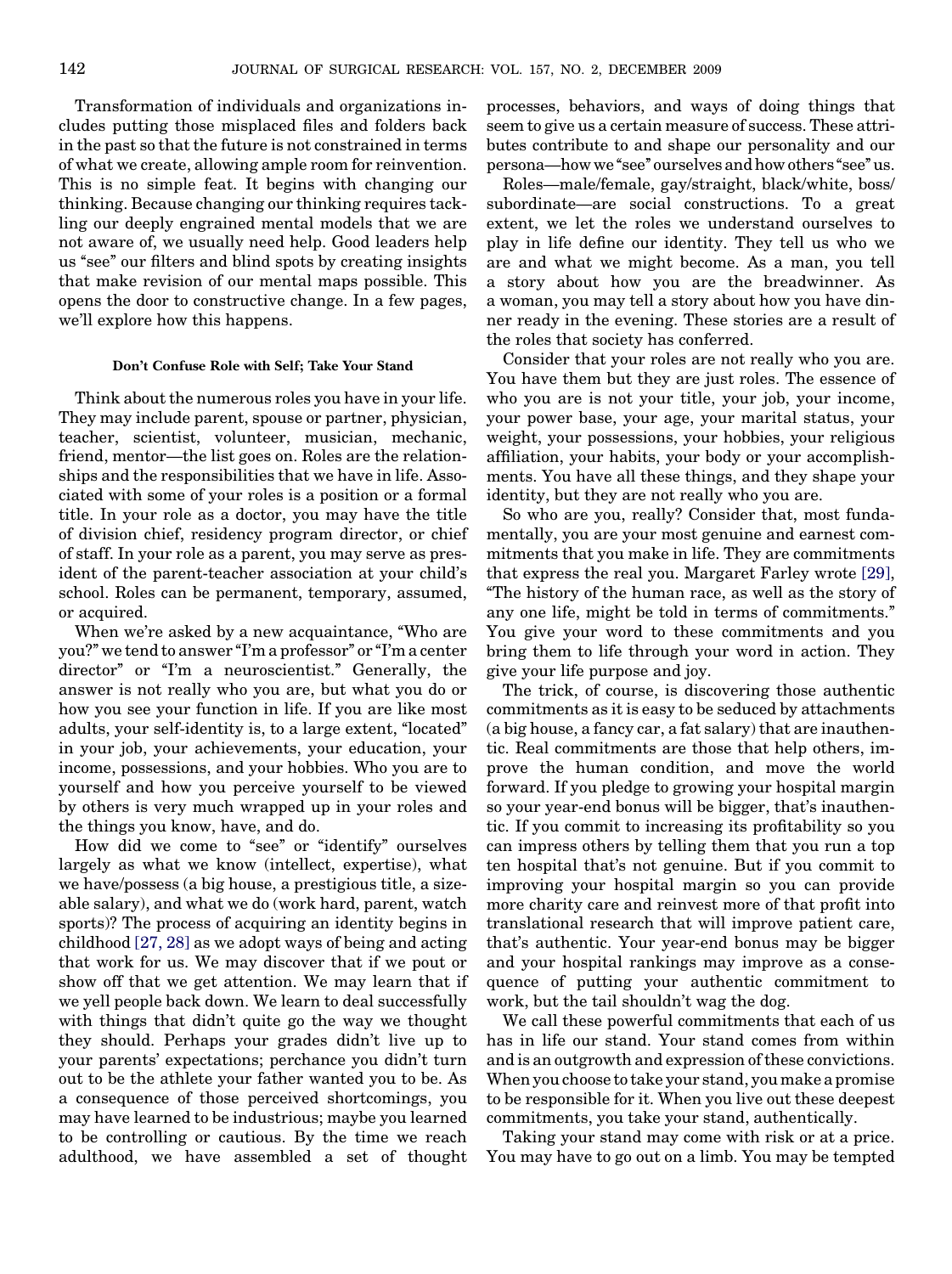to back down. That's why leadership can be dangerous stuff. Martin Luther King, Jr. took a stand for racial harmony and equality. It cost him his life. Nelson Mandela took a stand for the freedom of his people and ended up in prison for 27 years. If you take a stand for holding people accountable at work, some people are likely to push back, angrily. In his primer on leadership Colin Powell points out, ''Being responsible sometimes means pissing people off.''

At 5 feet, 4 inches tall and barely 100 pounds in weight, James Madison was the United States' smallest president. He was often sickly as a child and was too ill for military service during the Revolution. He was shy, socially clumsy, and a poor orator. His judgment, however, was superb. He was known for his hard work and careful preparation. Madison took a stand for serving the American people and then lived out his stand in his role as a public servant. Commonly hailed as the Father of our Constitution, he had more to do with its development than anyone. Madison's most distinguishing conviction was that the new republic needed checks and balances to limit the powers of special interest groups he called factions [30]. His most important work was the promotion of a Bill of Rights that would form the first ten amendments to the constitution.

Big Stands with a capital "S"—like those taken by King, Lincoln, Madison, and Mandela—can have a far-reaching positive impact. Much more common are the stands with a small "s", the ones that are less public, less visible, and often go unnoticed. They are critical because they represent the vast majority of stands. Cumulatively, they produce leadership in a family, an organization, or a nation. The teacher who pledges to provide her class with the best education possible is taking a stand for her students. The scientist who makes a commitment to report the results of his experiments without massaging the data is taking a stand for scientific integrity. As anthropologist, Margaret Mead wrote, ''Never doubt that a small group of thoughtful, committed citizens can change the world. Indeed, it is the only thing that ever has.''

When I worked at the Massachusetts General Hospital in the 1990s, I met Eduardo. Eduardo cleaned the patient exam rooms in our surgical oncology suite every evening. Because he was from Central America and I was born and raised in Venezuela, we both spoke Spanish and we became friendly. In his native country, health care was inferior to the kind of care we were able to provide at the MGH. Our conversations covered many topics and he told me how proud he was to work at such a top-notch hospital. I was impressed with the thoroughness of his work and how spotless the floors, sinks, and exam tables were after he finished his shift. I asked him one evening, "Eddie, why do you do such a good job cleaning the exam rooms?'' He answered promptly, ''Because they have to be clean for the patients.'' Now, here was a guy—probably 85 levels down on an organizational chart—who got it. He understood the importance of his work in accomplishing the larger organizational goals, the most fundamental of which was providing outstanding patient care. His role as a janitor was a platform upon which he lived out his stand at work, a stand for cleanliness in the name of quality patient care.

When a surgeon takes on a tough case, she's taking a stand for her patient and her patient's health. But there is danger involved. The patient may have risk factors that increase the likelihood of complications and a poor outcome. The operative procedure may be lengthy. It may require extensive dissection and result in major blood loss. The patient may die. But with no stand on the part of physicians to innovate, fight cancer, tackle heart disease, and enroll patients in clinical trials, excellence in medical care would not happen. Progress would grind to a standstill. Stands are what make real leadership happen, the kind that moves the world forward.

When we become overly attached to our roles, our titles, our rank, and our possessions, and use them to convince ourselves that we look good and impress others, they can become obsessions. Our experience and expression of our true self, our deepest commitments, can become stifled, even asphyxiated. There is no room for our authentic stand. Often, we become so fixated on living the kind of life that television and the media say we should live that we may be unaware of the subtle call from deep within for something more [31].

This is not to imply that your roles are not important – they are. They provide you with a venue to live out your stands by converting them into action to get meaningful results. Think of your roles as platforms from which you can live out your deepest, most authentic commitments in life. They are like a stage in a theater upon which you act out your most fundamental convictions and beliefs. They are the vessel from which you pour out your true self into a world that is in desperate need of extraordinary leadership.

Countless small authentic stands are taken every day. They add up and make a difference. They generate momentum. We need more of them. These small stands provide a direct answer to the question Martin Luther King, Jr. deemed to be the most persistent and urgent in life, "What are you doing for others?" In finding your true stand and taking it, you exercise leadership, and, in so doing, you help make the world a better place.

### Confront the 6As

People differ in what they believe they must know, have, do, or be to have self-esteem. Our society places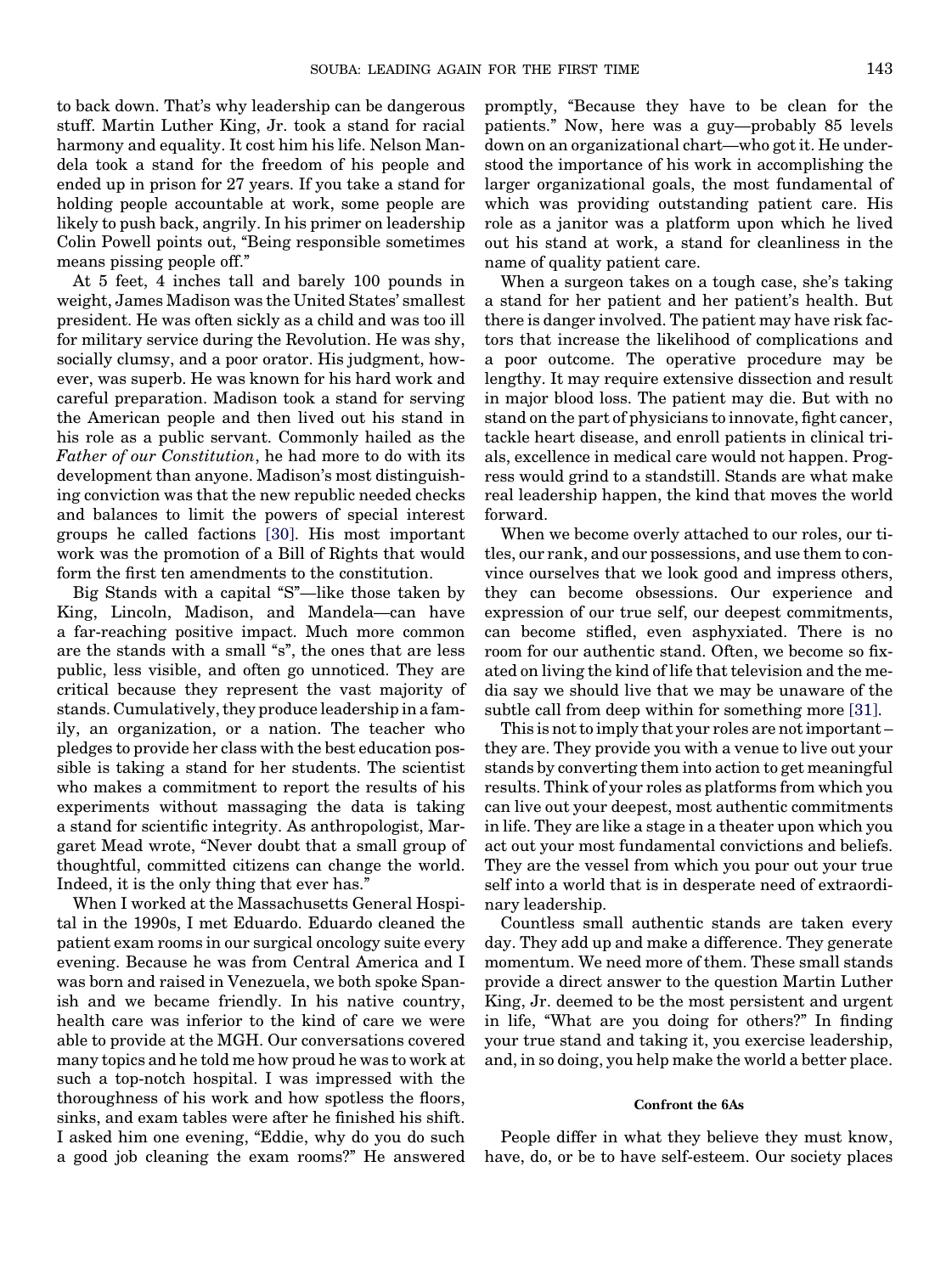tremendous emphasis on six indicators of success that are supposed to make us feel worthy and valuable. They are: (1) achievement—the pressure to excel, accomplish, and perform; (2) authority—the need to control, dominate, and have clout; (3) admiration—the fixation with being liked, popular, accepted, and approved of; (4) affluence—the obsession with wealth and material possessions; (5) appearance—the addiction to bodily features and ''looks''; and (6) attention—the need to be noticed and in the spotlight.

These 6As, our six Achilles' Heels, are the key measures of looking good and measuring up in our culture. We think they make us attractive and important. We work hard to acquire them because we think they give us status and standing. This approach to living works well if the game we play is governed by rules like, "You only go around once in life" or "It's a dog-eat-dog" world." It's a strategy that isn't very effective if our goal is giving ourselves authentically to all of life. As T. S. Eliot said, "Most of the trouble in the world is caused by people wanting to be important.''

The 6As tell us that unless we look good and measure up, we're unacceptable; we're a loser. Wall Street and Madison Avenue conspire with the 6As to make us feel inadequate if we don't have the right house, income, job, body, clout, status, charisma, friends, car, club memberships, title, haircut, teeth, and clothes—the list goes on. Will Smith, the actor, once observed, "All too many people spend money they don't have on things they don't want, to impress people they don't like.'' Everywhere we look we see people doing things inadvertently to be accepted by others as a valid human being. This is not a particularly inspiring paradigm in which we get to be human.

In the context of an inauthentic stand, the 6As are destructive. They always have their roots in fear—fear of not being adequate or acceptable—which drives inauthenticity. Enron's core values included integrity, respect, and excellence [32] but greed enticed some top executives to choose a dishonorable stand. Richard Nixon vowed to stand for honor and responsibility when he took the presidential oath of office, but paranoia and obsession with power and authority led to a deceitful stand, which played out as the Watergate scandal. Bernie Madoff allegedly stood for serving his clients honestly and justly but his infatuation with wealth and materialism compelled him to choreograph a \$50 billion Ponzi scheme [33]. Terrell Owens maintains that he stands for teamwork but his craving for constant media attention created enough disruption for the 49ers, Cowboys and Eagles that he had to move on.

The 6As, however, in the context of an authentic stand, are enormously powerful. Achievements lead to new drugs, better educational systems, and more

efficient use of natural resources, all of which improve quality of life. Mother Teresa's accomplishments, against the background of her stand for the less fortunate, created forward movement by improving the human condition. Admiration, earned by taking a bona fide leadership stand, can mobilize people to confront their most complex challenges. Look at the road Lincoln paved. Affluence and attention, in the context of an authentic stand, are enormously beneficial. Look at what Bill Gates and Warren Buffet have done. Authority, in the context of an authentic stand, can move a nation toward greatness. Read the United States Constitution and its amendments.

How do we create an opportunity for our stand(s) to surface and flourish? We must release those long-standing beliefs and mental maps that are no longer useful so we can redesign ourselves. We must say goodbye to our thinking that says life is about the 6As. We must transfer all those unhelpful stories that we've stockpiled in the future hard drive back into the past. They are the source of unwarranted fears and insecurities that limit us.

Redesigning yourself is like redesigning your home so it works better. In redoing your home, you might give up that old couch or that useless dresser that is no longer functional. That obsolete dresser worked in the past but today it doesn't. You might renovate the kitchen or get rid of all that junk in the closet. Those parts of your house that work well you want to keep, for sure, but features that detract or are no longer working can be parted with. We often become attached to those fixtures that have been so much a part of our daily life. Even though they add clutter and take up space, it is difficult to get rid of them. But once you let them go, you'll create space for new features that are an expression and reflection of the real you. In many ways your home is still the same, but it's been redesigned so it works better for you. Over time, after many revisions, your friends might remark that your home has been transformed.

Renovating your home can be taxing but it is much more challenging to redesign yourself. It's not easy to let go of all those attachments and deeply ingrained ways of thinking and doing things you've become accustomed to. Those kinds of design features are firmly bolted to your genes. It's one thing to disconnect and get rid of an old washing machine that's not getting the job done; it's quite another to let go of a long-standing obsolete story so you can take an authentic stand.

In my own case, achievement and admiration are my primary Achilles heels. When I was in grade school my mother once asked me, ''Why did you get a B on that test?'' Of course, my interpretation was that I didn't meet her expectations; I had fallen short; I wasn't good enough. Over the years, whether it was serving as president of the student council, attaining the rank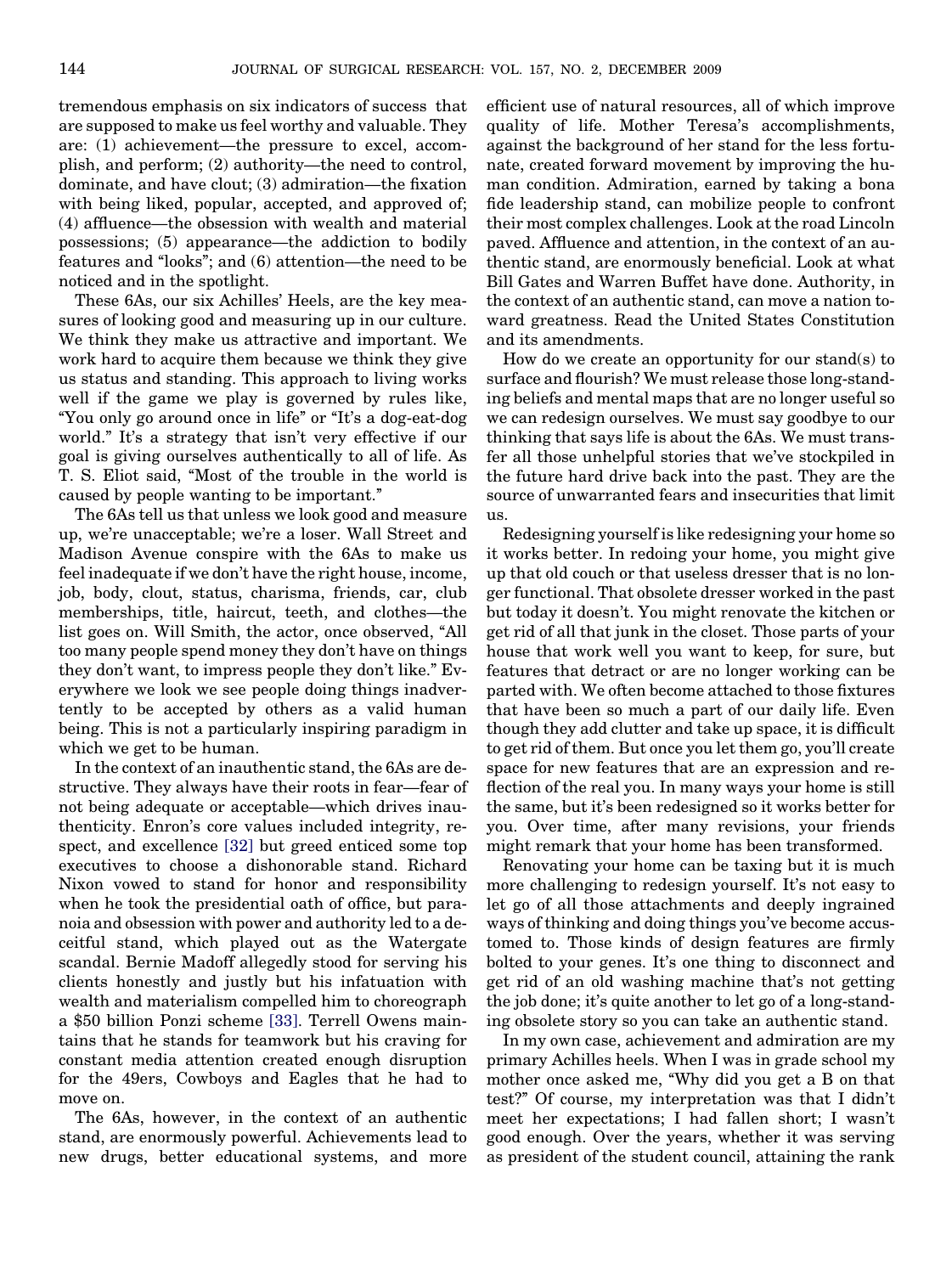of Eagle Scout, being named valedictorian, attending medical school, being elected to AOA, or getting NIH funding, my parents encouraged me to achieve. So, over the years, I designed myself to be an achievement machine. Why get one degree when you can get five?

For a long time, this emphasis on achieve, achieve, achieve was nearly all-consuming. As noted before, by the time we reach adulthood, we have assembled a set of thought patterns, behaviors, and ways of performing that seem to give us a certain measure of success. In my case, success was wrapped up in achieving and getting approval for it. Excessive attachment to the 6As always results in collateral damage. You run the risk of shortchanging yourself, your family, and/or your friends.

Reflection is probably one of my strong suits and over time I realized that a life governed by the As wasn't for me. The process of working through that has been agonizing to say the least. But when you are willing to exit the rat race, it creates a lot of space. I've not lost my results-oriented nature but the emphasis now is on helping others achieve their goals and aspirations. And I've discovered one of my fundamental stands, which is helping others "see" the work of leadership in a different light. Through my roles as a dean, vicepresident, writer, mentor, and friend, I do my best to take that stand.

### Learn What You Don't Know You Don't Know

Imagine a balloon infinitely large that represents infinite knowledge and wisdom, everything there is to know about everything with all the awareness, discernment, and integrity that accompany such ultimate truth. Inside that balloon are two much smaller balloons, one of which we'll label "what I know." This balloon represents everything you know: your skills, your know-how and know-what, your expertise, your abilities, and so on.

The other finite balloon we'll call "what I don't know." It represents everything you know you don't know such as what your future holds, how to write a marketing plan, how to sequence a gene, how to speak Greek, etc. In order to get ahead in life, most people spend significant energy and time trying to decrease what they don't know in order to increase what they know. They read the latest book on leadership, take another course, get another degree, change jobs, or find another spouse.

There is nothing inherently wrong with these efforts to do better but they miss out on a critically important opportunity: discovering what you don't know you don't know. In our infinitely large balloon of infinite knowledge and wisdom, ''what you don't know you don't know'' is by far and away the vastest space and it offers the greatest opportunity for insights and learning to become a more effective leader [34].

Probing on our own into this space, which has been dubbed WYDKYDK, is difficult because it includes stuff we are not aware of. Our blind spots reside in this space. For example, you may occur to many of your colleagues as somewhat of a whiner, but you are completely unaware of this. Madeleine Van Hecke [35] observes that it is our hard-wired blind spots that prevent us from understanding other people's perspectives that don't fit our own. She goes on to point out, ''People who win the Nobel Prize do so not because their work involves a high level of abstraction but because they overcame blind spots. They saw possibilities others rejected out of hand or grasped a perspective no one else had considered.'' Because we are unaware of our blind spots, there is a high likelihood that we have never worked on them before, which presents an opportunity for improvement.

At times we acquire insights into our WYDKYDK space on our own through quiet reflection. But the greatest access to this domain comes from other people who serve as our coaches. They provide us with feedback about our filters and blind spots, how they experience us, and how we might better exercise leadership. This is an uncomfortable space to journey in to, for as we navigate it we discover things about ourselves we didn't know or don't want to deal with (often things that make us feel vulnerable or incompetent), which is invariably disequilibrating and distressing.

Dr. Robert Bornstein is Senior Associate Dean of Academic Affairs in the College of Medicine at the Ohio State University [36]. In addition to overseeing the promotion and tenure process, one of Bob's responsibilities is dealing with disruptive or problematic faculty. Because this role carries with it a punitive connotation, the people he counsels often come to the table with a fixed and preset view of Bob as a disciplinarian. Indeed, corrective action is sometimes necessary.

Bob was unaware that he was viewed by others as a no-nonsense tough guy. Not surprisingly, the way others made sense of how he came across during their meetings was different than the way he made sense of it. His mental model was that faculty with problems were the problem and the solution, right out of the chute, was to deal with the faculty member rather than the problem. After some feedback, he made the following observation, "I rarely see people at their best and for quite some time I wasn't aware that people viewed me as anti-faculty, the bad cop, a bully. When they get a call from me, it's like being called down to the principal's office.''

Bob recognized that he needed to change the way he occurred to others if he was going to be more successful in his role. And he needed to change his thinking about his role and about others. He got some coaching that helped him acquire some insights from his life story.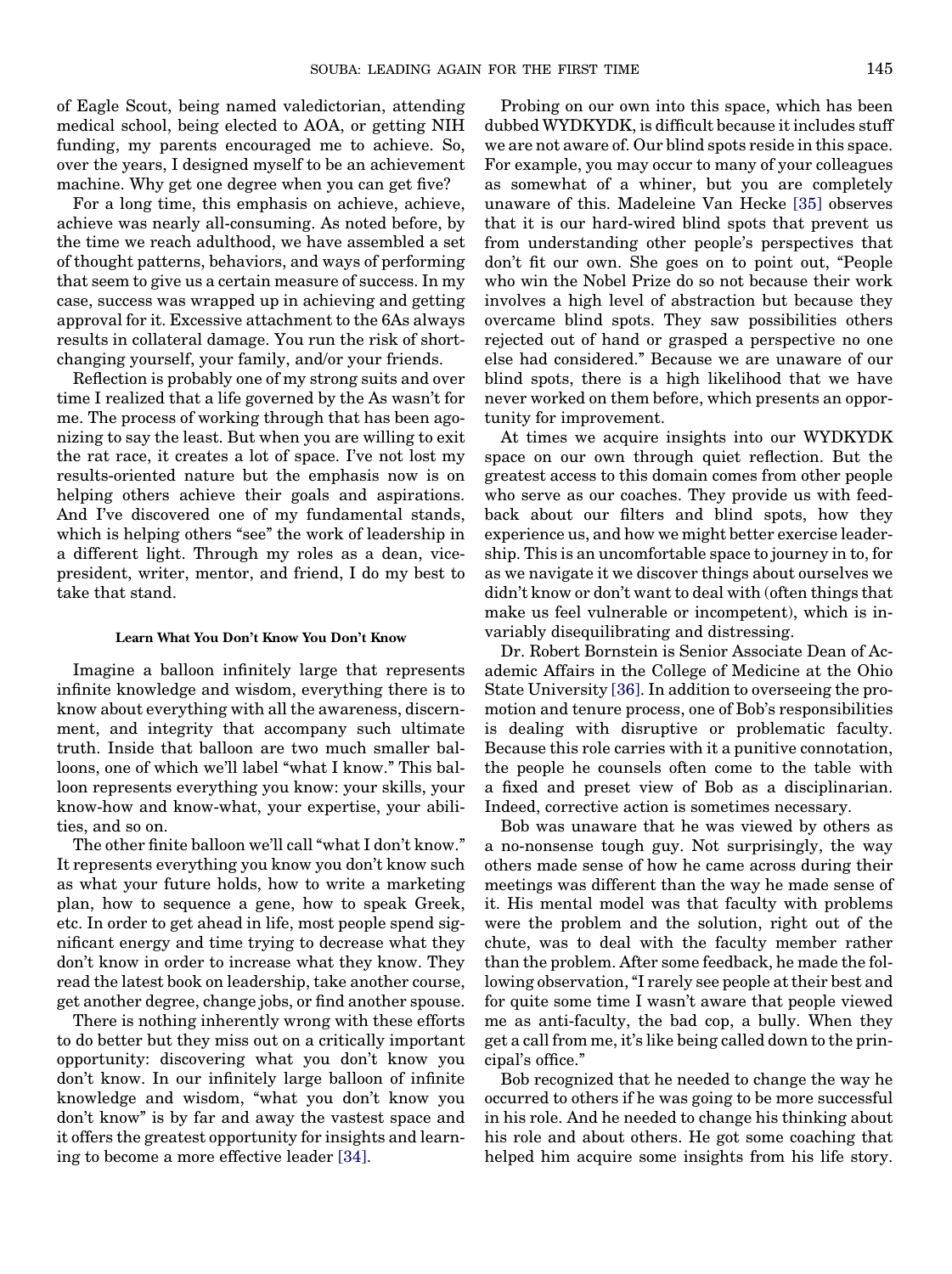He said, "For me to be effective, the faculty I counsel have to experience me as approachable rather than intimidating, as caring rather than indifferent. I want them to feel safe rather than apprehensive when they talk to me.''

Bob has been working to increase his self-awareness so that he can acquire a better understanding of how he's perceived by others. He is committed to revising his more traditional view of his associate dean's role from one of lawmaker to helper. In constructing his life story, Bob discovered that he had designed himself to have a "hard exterior," a feature he had built-in from the meaning he made out of a childhood that was lacking in affection and mentorship. He reflects, "I'm trying to let go of all those inauthentic behaviors—toughness, resentment, aloofness—that were an outgrowth of the story I told myself about the mentoring I never got. Those behaviors aren't really me. I built them in to survive and now I need to let them go. They hold me back. It's hard work but I'm discovering that I can use my role as an associate dean as an opportunity to take an authentic stand for supporting and encouraging the faculty.''

The goal of coaching is to enhance our self-awareness and provide us with perspectives that we can never fully acquire by ourselves. It is a critical tool that can be used to help us avoid repeated failures and derailment. A great way to start is to identify one or two feedback buddies (colleagues you trust who will be straight with you) and ask them: How could I be exercising more effective leadership? How could I be doing better for our team? It takes some courage, but you will discover that this exercise is invaluable.

### EXERCISING LEADERSHIP ON THE OUTSIDE

Without the inner journey we cannot tackle the 6As or our mental hard drives and maps, and we lack the insight, wisdom, and will to take on our personal and organizational challenges. Yet, while leadership development begins on the inside, it cannot reside there alone in isolation. When our inner work is disconnected from others, it implodes within itself, leading to futility and meaninglessness [31]. It must reach out to the world where there is an agonizing cry for leadership. Like the inward journey, exercising leadership effectively on the outside is no easy task and there are no simple answers.

### Reality Is Not Fixed—Help Others Reinvent Their So-So Future

What is reality? How do we know what is real? Reality, as used in everyday conversation, means ''the state of things as they actually exist.'' We say our desk is solid but scientists tell us it is 99.99999% empty space. We each perceive things differently; perception is people's reality. The way each of us thinks about the world the way we make sense of things, the reality we construct—is different because we are different. As individuals, we are each a unique amalgamation of our genetic makeup, experiences, memories, personality, assumptions, beliefs, stories, values, and feelings that creates our sense of identity and our life story. From our life story, we create our mental maps, construct our reality and make sense of the world [5, 17, 23].

When we look around and see things like chairs, lamps, cars, buildings, and mountains, it appears that reality is fixed. Where we can get in to trouble is when we get stuck with a view that says our lives are pretty much fixed. This thinking manifests itself in the various relationships we have at work and at home when we say: "My home life is 'this way' and it won't change; we do things this way at work because we've always done them that way; my boss was born a jerk and he always will be one.'' Things are fixed and I can't change them. We call this an is/*fixed* reality and the best we can do is try and maneuver a bit here and there and shuffle a few pieces around as we deal with the realities that we assume are permanent (Table 2).

If this is our view of reality, we can fall into the trap of believing that the only future ahead of us is what we call a So-So (same 'ol, same 'ol) future. It's a future that is largely a continuation of the past. It may be an OK, so-so, tolerable future, but it's not terribly exciting

| <b>Two Views of Reality</b>                                                          |  |  |
|--------------------------------------------------------------------------------------|--|--|
| Constructed/experienced reality                                                      |  |  |
| Reality is not fixed; I construct and experience reality                             |  |  |
| I have a lot to do with reality, which gives me power<br>to change my life           |  |  |
| I'm not stuck with a future that's just like the past                                |  |  |
| Language is also creative; it invents new futures                                    |  |  |
| Change my thinkingchange my behaviors<br>change my results/performancechange my life |  |  |
|                                                                                      |  |  |

TABLE 2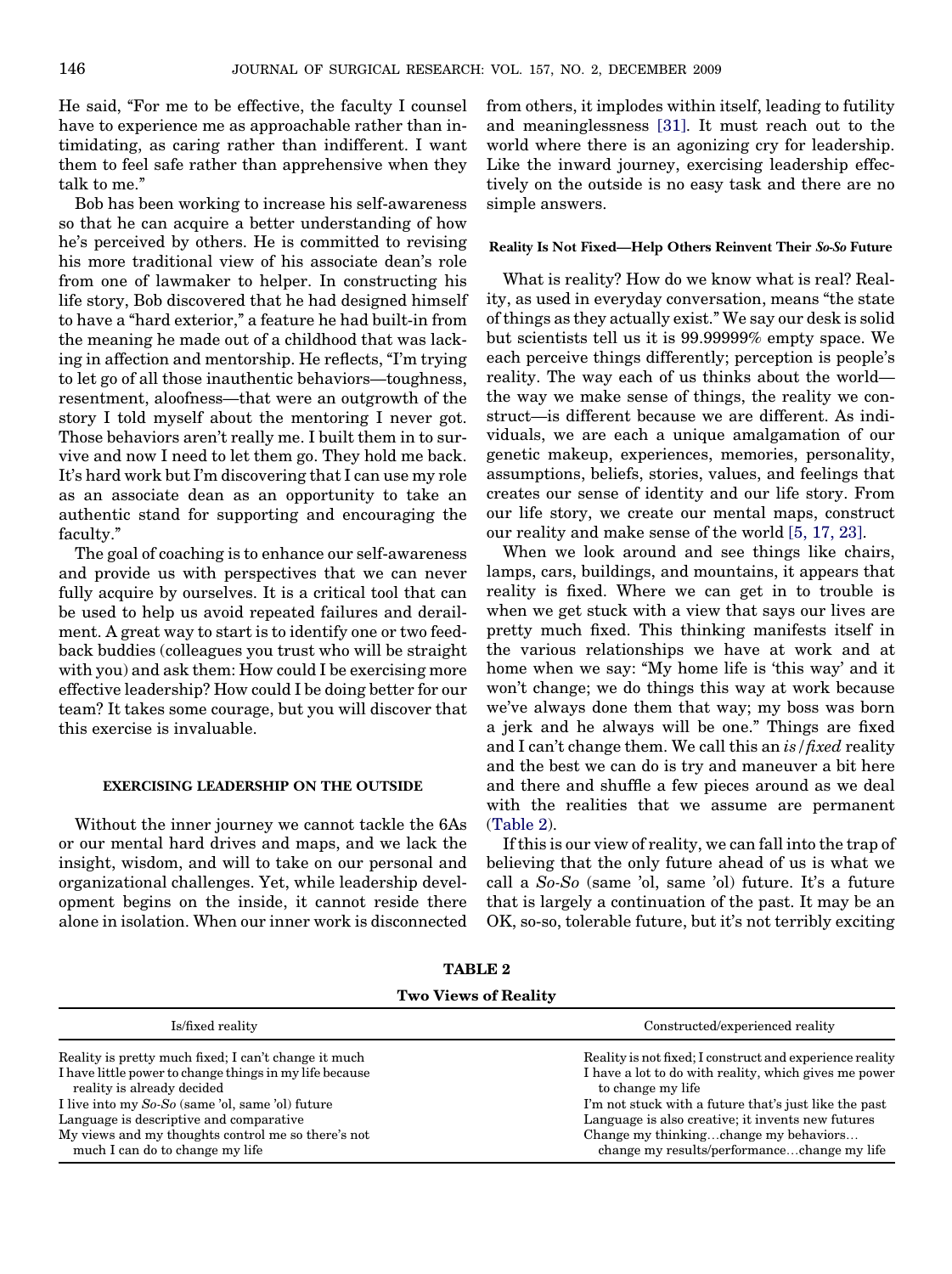or inspiring. However, we tell ourselves that there are advantages to this So-So future. There's an element of security in it. It's a contingency future because we can always depend on it as a kind of fallback; it's familiar, fairly predictable, and relatively comfortable. It may be humdrum but you know that and you've managed to adapt. It may not be particularly challenging but you've lowered your expectations and adjusted. It may be somewhat routine but you've learned to go through the motions. It's not particularly exciting but you've taught yourself that too much excitement can be hazardous to your health. Deep down you hope for something more - a future that unleashes your human spirit in a manner that allows you to experience life as you can only begin to imagine. But, maintains Francisco Flores, ''Hope is the raw material of losers [34],'' and, alas, hope is not an executable strategy.

In our personal lives, this So-So future sounds like, "Most of the time, I draw the short straw in life" or "I have to look out for myself.'' In our work lives, it sounds like, "Work is pretty much of a grind" or "This place will never change.'' This So-So future provides the thinking construct from which we try to change our lives but nothing much happens. As William James pointed out, "A great many people think they are thinking when they are merely rearranging their prejudices." Same thinking, same future. A So-So future is limited in terms of what we might invent.

Consider a different way of thinking about reality: as an experienced/constructed reality. Reality is not fixed; we continuously construct it and our experience of it continually changes. We do not create this reality in isolation. Rather, it is a product of the relationships and conversations that we have over time, which shape the construction of a reality that makes sense to us [37, 38]. Zaffron and Logan call this *experienced*/constructed reality an occurring reality [39]. They explain, ''So what exactly does occur mean? We mean something beyond perception and subjective experience. We mean the reality that arises within and from your perspective on the situation. In fact, your perspective is itself part of the way in which the world occurs to you.''

Because reality is socially constructed through multiple human interactions, the language we live inside of and through which we have our conversations affects how other people occur to us (and how we occur to them). Hence, most of a human being's life is an *experi*enced/constructed reality that is significantly affected by conversational language. The self, observes Kerby [40], is not a "prelinguistic given that merely employs language, much as we might employ a tool, but rather as a product of language.'' Language is not only a tool to report and describe objects—it also provides context and meaning, recontextualizes content, and serves as a vehicle of thought [41]. Without language, we would never entertain many automatic thoughts and a large chunk of our cognitive and public lives would be very different indeed [42–44].

Kegan and Lahey [45] note, "All leaders are leading" language communities. Though every person, in any setting, has some opportunity to influence the nature of language, leaders have exponentially greater access and opportunity to shape, alter, or ratify existing language rules.... The only question is what *kind* of language leaders we will be.'' Language shapes our thinking and the quality of our life is dependent on the quality of our thoughts. Our state of mind, our mood, reflects how we each experience our thinking as a feeling state moment to moment. Thinking can elicit positive feelings such as gratitude, "flow", and optimism, or negative emotions such as frustration, anger, and worry. Emotions, on the other hand, can influence cognitive processes like memory, consciousness, attention, and language.

Duncan and Barrett [46] note that there is no such thing as non-affective thought; feelings play a role in perception and cognition even when we cannot detect their influence. That nasty e-mail you sent (regrettably) was likely a reaction to the anger and/or frustration you felt after reading the language in the e-mail you received. People do what makes sense to them at the moment; language, thinking, and feeling are interconnected [47–52]. As Lindquist [53] said, "Language can no more be removed from emotion than flour can be removed from an already baked cake.''

When our emotions move to the foreground of our consciousness, we experience them as pleasant or

### **ME**

(My genetic profile, experiences, memories, assumptions, beliefs, personality, feelings)

My mental maps (How I make sense of my life and my world; my thinking; my reality)

My choices and behaviors (What I do; my deeds; my conduct; the actions I take)

My performance and results (My effectiveness at work and at home; the quality of my life)

FIG. 2. The human design process. The reality that we construct and experience is determined by our unique genetic makeup and our experiences, memories, assumptions, feelings, and beliefs. This construction—how we make sense of the world—shapes and is shaped by our thinking. Our thinking and sense making control our choices and behaviors, which drive the quality of the results we produce in our lives. Language is a powerful tool that continuously influences this process.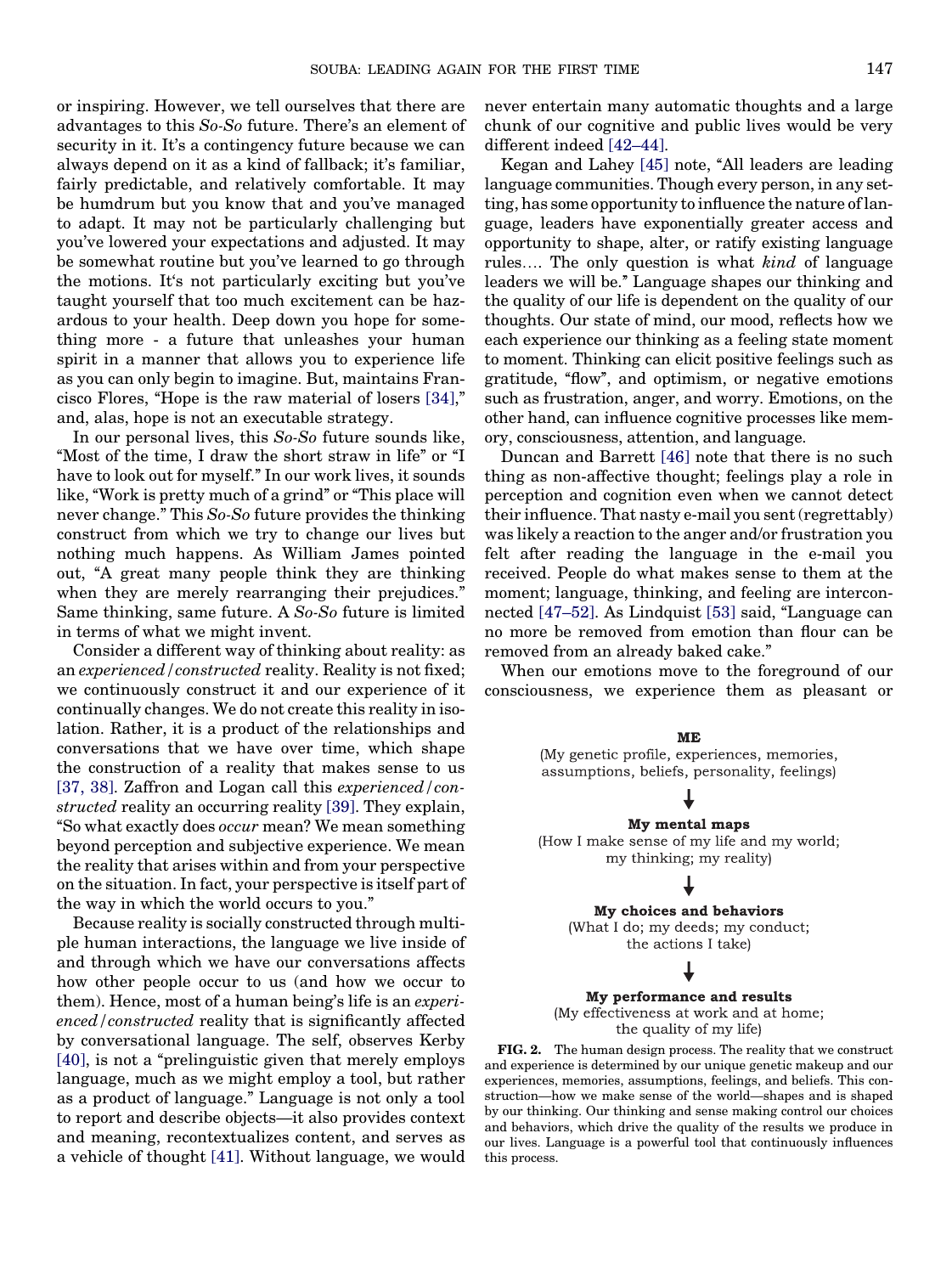unpleasant, always with some degree of arousal, and they inform our choices and actions [17, 37, 54]. Comments like, "Don't let your emotions get the best out of you,'' have led to the notion that emotions interfere with rational thought. Antonio Damasio, a neuroscientist at the University of Southern California, has challenged this assumption by showing that brain injured patients with an impaired ability to perceive their own feelings are ineffective decision-makers [55]. These patients can spend hours mulling over trivial details, such as where to have lunch or what shirt to wear. Emotions allow us to make up our minds; cognition requires emotion to execute the decision-making process (54, 56).

The construct we've been working from, then, is as follows: If you change the way you make sense (your thinking), you change your choices and behaviors; if you change your behaviors, you change the results you get; if you change your results, you change your performance in life (Fig. 2). It works something like this:

Mental model: I have frustrating problems at work that I can't do anything about.

Resultant behavior/performance: I complain about what's not right at work. I use whining language that expresses my victimization. I blame our lack of progress on these problems. I live into my So-So future.

Coaching distinction: People only complain about something because they care about the value or importance of something else. I can shift the language of complaint to the language of personal commitment. I don't need to be controlled by a So-So future.

New behavior: I quit bellyaching. My language shifts from being cynical and defensive to being more positive and creative. My speaking also shifts from the language of blame to the language our personal responsibility. I live out my stand for going the extra mile and supporting my team.

New performance: My performance at work improves. I experience more purpose. People notice.

The conventional approach to changing behavior uses the extrinsic "carrots and sticks" approach. While this tactic may be of value in some circumstances, a permanent modification in behavior via intrinsic motivation is much more likely when the thinking that gives rise to the behavior changes. In leading change, the distinctions we make in our thinking define the limits of what is possible. The power of language lies in creating insights, distinctions, and discernments that nudge us to revise our frameworks and mental maps for viewing the world around us. Those Aha! moments in our lives when we "get it"—that is, make a thinking distinction—are powerful. The resultant breakthrough or a flash of insight is energizing; it motivates us to take action [56, 57]. One of the most exhilarating feelings in the world is when we see an existing situation from a different vantage point or in a completely new light. In jarring people loose from their long-standing mental maps, leaders are thought influencers, meaning makers, and reality shapers [58–60].

### You're a Coach and a Sense-Maker

"No need is so compelling," said Willis Harman, "as the need we all feel for our lives to make sense, to have meaning. We will tolerate almost any degree of austerity or risk in this indomitable quest for meaning [61]." The explanation "stuff happens" is generally not good enough. Indeed, people struggle mightily to create meaning. Some people search for meaning in inauthentic places: more titles, a bigger salary, more power. They may come to believe that their work cannot be meaningful unless they get a raise or get more resources.

Organizational members attribute leadership to those individuals who structure experience in a meaningful way. They emerge as leaders because their ability to frame sensibly provides others with a basis for action. Smircich and Morgan [62] stress that ''leadership situations may be conceived as those in which there exists an obligation or a perceived right on the part of certain individuals to define the reality of others.'' Official leadership roles and titles emerge when the rights, privileges, and obligations to define the nature of experience and activity are recognized and formalized.

Given the amount of time we spend at work, making meaning out of what we do is imperative. Until people make sense out of why they do what they do together, their work will lack meaning. Until problems are understandable, they cannot be solved. Lee Thayer [63] points out that

"a leader at work is one who gives others a different sense of the meaning of that which they do by recreating it in a different form...in the same way that a pivotal painter or sculptor or poet gives those who follow him (or her) a different way of 'seeing'—and therefore saying and doing and knowing in the world. A leader does not tell it 'as it is'; he tells it as it might be, giving what 'is' thereby a different 'face'.... The leader is a sense-giver.''

A key challenge for leaders is to manage the meaning of work [64] in such a way that individuals orient themselves to the accomplishment of organizational goals. In this undertaking, multiple forms of language—conversations, dialogue, metaphor, stories, myths—play a role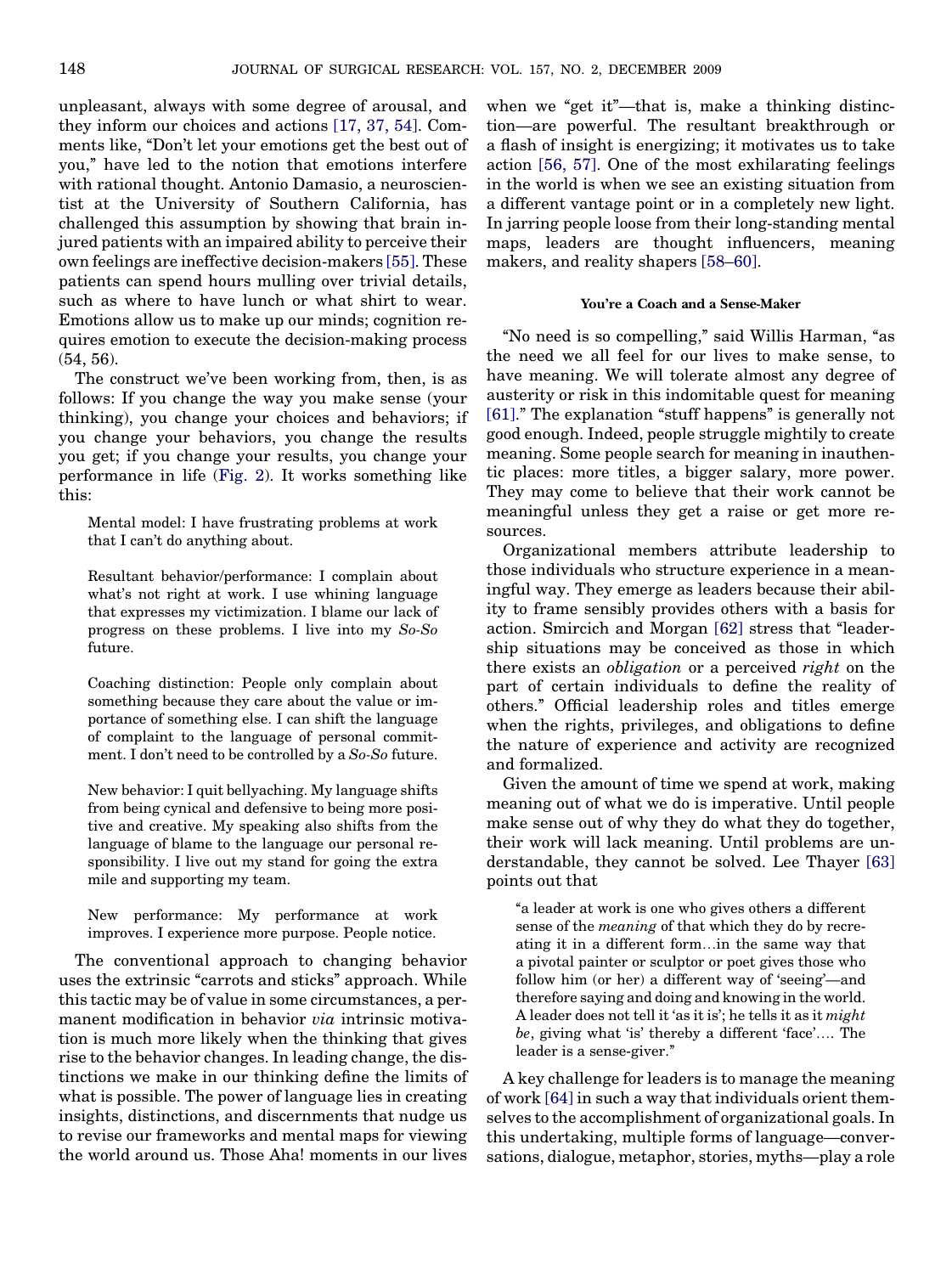in sense-giving [65]. In human interaction, meanings are not simply transferred from one person to another as they converse but "negotiated" as they share individual interpretations of information, reality, and experiences, thereby constructing meaning [66, 67]. In this negotiation process, people must be willing to hear other perspectives and, in listening, be open to revising how they think and how they do what they do, a process that invariably involves loss and fear [68]. Accordingly, sensemaking in organizations often occurs amidst intense emotional experience [17]. That's what is difficult, confusing, and painful. But Wheatley [69] contends:

''We can't be creative if we refuse to be confused. Change always starts with confusion; cherished interpretations must dissolve to make way for the new. Of course it's scary to give up what we know, but the abyss is where newness lives. Great ideas and inventions miraculously appear in the space of not knowing.''

### Stamp Out Organizational Silence and Fear

"Drive out fear," quality guru W. Edwards Deming" [70] used to say. "The economic loss from fear is appalling.'' When people are afraid of their bosses, afraid of being punished for making mistakes or afraid of being labeled a troublemaker if they speak up, performance suffers.

In virtually every organization, there are forces that cause its members to withhold information. Morrison and coworkers [71,72] refer to this collective-level phenomenon as "organizational silence." Many institutions are trapped in an apparent paradox in which many employees know the truth about certain issues and problems within the organization yet dare not speak that truth to their superiors.

A key factor that fosters the creation of a climate of organizational silence is top leaders' fear of receiving negative feedback, especially from subordinates. The unwritten message from the top is, ''Don't rock the boat. We don't want any bad news.'' Fearing retaliation or being labeled a non-team player if they speak their mind, subordinates become silent. Even if they do speak up, they may discover that their feedback is ignored. A culture of silence is reinforced.

People are silent about a myriad of issues. They may be reticent to speak up about information that clearly indicates an individual or institutional performance problem. They may be unwilling to call attention to unlevel playing fields such as favoritism and pay inequities. Not only can organizational silence become a powerful demoralizing force, it can also create a huge barrier to organizational change and improvement. Since people tend to be silent about bad news, positive information is likely to flow up organizational hierarchies much more so than negative information. This can result in large amounts of information about potential problems never making it way up the information ladder. This creates serious flaws in the knowledge that leaders use to make decisions.

It is impossible to tackle the problems that people won't talk about [73]. To ensure that people will speak up when they discover problems, it is essential for leaders who are serious about designing learning organizations to realize that the dominant tendency is for employees to regard speaking up about concerns as risky, leading them to withhold information [71]. Leaders must convince others that they truly want to hear about problem issues. In most of our institutions, there is substantial room for improvement in this sphere.

### Harness the Power of Conversations and Language

Our society is a society of organizations. Most social tasks are being done in and by private and public organizations, and most societal goals are achieved through them. When we think of organizations, we think of bricks and mortar, balance sheets, strategic plans, leaders, and followers.

Consider a different way of thinking about an organization: as a network of ongoing conversations between department heads, executives, staff, customers, board members, and other stakeholders. Our workplaces "are, among other things, places where certain forms of speech are promoted or encouraged, and places where other ways of talking are discouraged or made impossible [45].'' This conversational mix determines what the organization does and how it does it. Organizations are ''constituted in and by conversations. Accordingly, producing and managing change involves shifting that network of conversations by intentionally bringing into existence and sustaining 'new' conversations while completing (and removing) current conversations. Rather than being simply a tool, conversations are the target, medium, and product of organizational change [74].'' Resistance to change in an organization is not so much a personal phenomenon, but a social systemic one in which resistance is maintained by the background conversations of the organization [75]. Dealing successfully with this source of resistance requires distinguishing the background conversations and putting those disempowering stories back in the past.

A language is a system of communicating with other people using sounds and words to express a meaning, idea, or thought. We manage via conversations—we set goals, choose strategies, assign projects, troubleshoot, and monitor the results we produce. As noted by Ford [76], ''If change is seen as occurring in communication, then the management of change can be understood to be the management of conversations.'' This is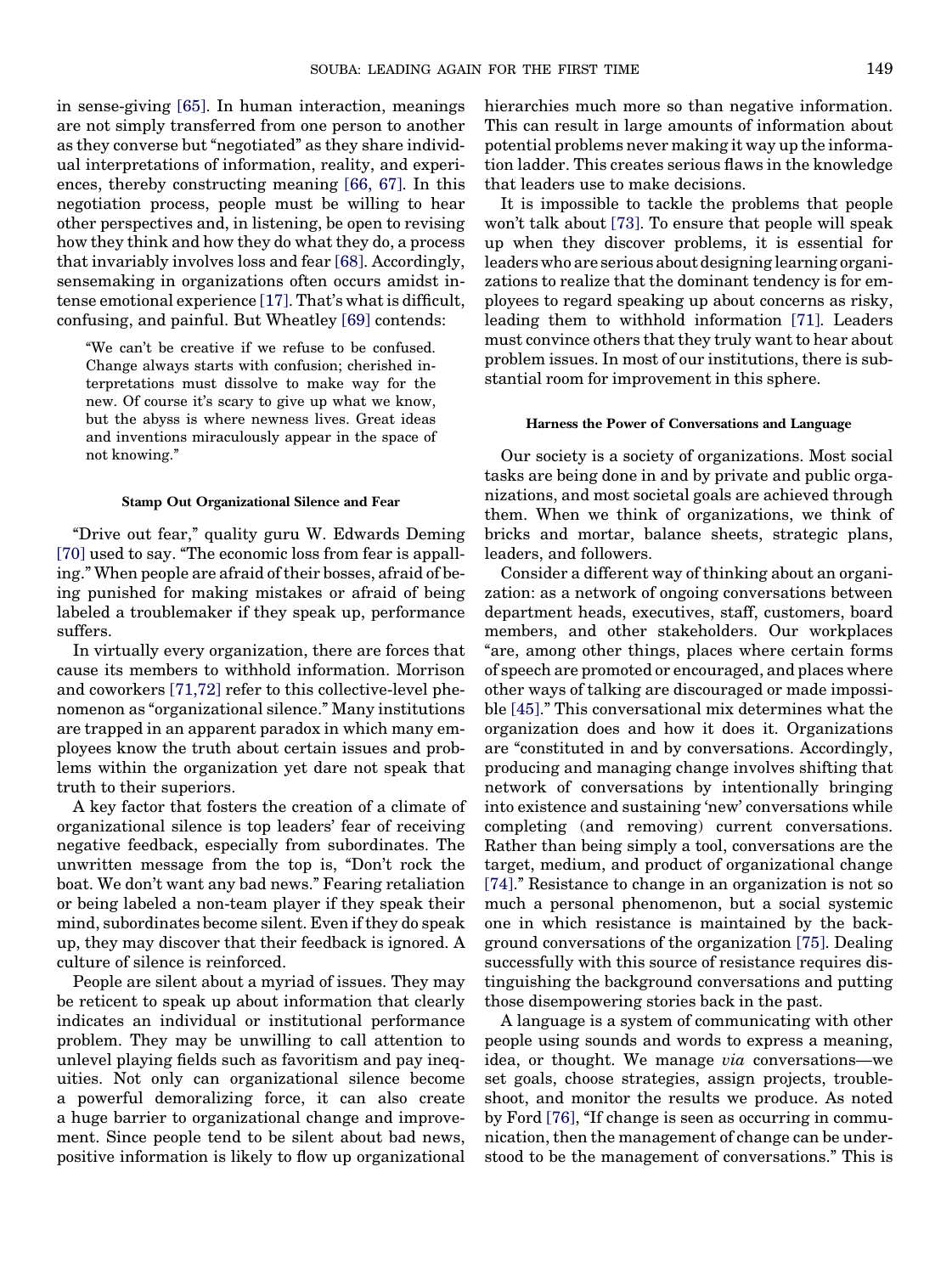what gives conversations their potential power—they are the bridge between the created present and the uncreated future. Jaworski [77] described his insight as follows, "I had always thought we used language to describe the world—now I was seeing that is not the case. To the contrary, it is through language that we create the world.'' The most underutilized tool leaders have at their disposal is language.

So how do you change people's thinking when the handcuffs of their engrained mental maps are too light to feel until they are too heavy to break? Du Toit [78] stresses that coaching conversations are powerful, underleveraged tools leaders can use to help people make sense of the ever changing environment and invent a high performance future. The language of coaching conversations is of a specific type because it has to be creative and future-based rather than descriptive or comparative. It has to produce distinctions that prompt cognitive shifts [79], which jolt people loose from their long-standing and entrenched worldviews. A memo won't suffice. An e-mail won't work. A policy won't cut it.

These coaching conversations are special because they have to evoke feelings in people. They can't be hollow or sterile or unidirectional or sugar-coated like the kind we usually have. They should be unambiguous and nonjudgmental [80–85] but they must also utilize language that grabs people's attention. They may require dramatic, vivid visualizations to create an impression that lasts. Changing people's mental maps that have worked for years invariably requires an insight that influences their emotions [86]. A 15-second reminder at a meeting of the importance of patient quality and safety is much less likely to create an impactful insight than sharing a letter from an angry patient who had a horrible hospital experience.

An insight (colloquially called the "Aha! moment") is a sudden comprehension that solves a problem, reinterprets a situation, or resolves an ambiguous percept[87]. Flashes of insight often come when we least expect them—in the shower; on the treadmill; while driving to work. Unlike ordinary intuition, which is a gut feeling, strategic intuition is the opposite: it's thinking, not feeling [88]. When the flash of insight appears, it illuminates a previous cognitive obscurity as a clear, unambiguous thought.

A flash of insight happens in a split second and it appears to come out of nowhere. But it often takes weeks or even months for the neuronal dots that produce the Aha! moment to be connected, suggesting that the wiring of key neural networks occurs unconsciously. In the process old dots (habitual ways of thinking) are disconnected. The "rush" comes from the clarity of knowing what to do with the new thinking.

Take, for example, one of the most common behaviors in many organizations: complaining. Kegan and Lahey

[45] write, "The language of complaint essentially tells us, and others, what it is we can't stand. The language of commitment tells us (and possibly others) what it is we stand for. Without having our complaints taken away and without giving them up, transforming language enables us to make a shift from experiencing ourselves as primarily disappointed, complaining, wishing, critical people to experiencing ourselves as committed people who hold particular convictions about what is most valuable, most precious, and most deserving of being promoted or defended.'' When we make this distinction (have a flash of insight) our thinking changes and our speaking shifts from the language of blame to the language our personal responsibility.

Much of our thinking (and insights) is based in and shaped by specific conversations that we have had, are having, and will have. O'Shaughnessy [89] contends that coaching is ''the most powerful strategic and tactical weapon open to business today.'' Three types of coaching conversations serve as catalysts for creating distinctions that lead to new thinking and positive change.

# Conversations for Creating Connectivity and Understanding

Conversations for creating connectivity and understanding are intended to build relationships that are grounded in respect, trust, and empathy. They are designed to help us recognize our leaps of abstractions, become aware of the subtext beneath spoken words, balance the skill of inquiry and advocacy and notice the disconnects between what we say we will do and what we actually do [16]. When we listen with candor [90], we learn about the ideas of others, and we acquire new insights.

## Conversations for Possibilities and Opportunities

The purpose of conversations for possibilities and opportunities is to generate innovative ideas, opening up channels beyond our So-So future that is already scripted. These forward-focused conversations must eventually root themselves in reality, but not before people have entertained blue ocean strategies unfettered by their current assumptions.

Conversations for possibilities should force people to step out of their current interpretations and comfort zones. Goldberg [91] suggests that "a paradigm shift occurs when a question is asked inside the current paradigm that can only be answered from outside it.'' The stage might be set with a statement like, ''We're not here to make any decisions today, so you don't need to represent your department; you just need to be present, listen, and engage.'' Higher stakes questions such as,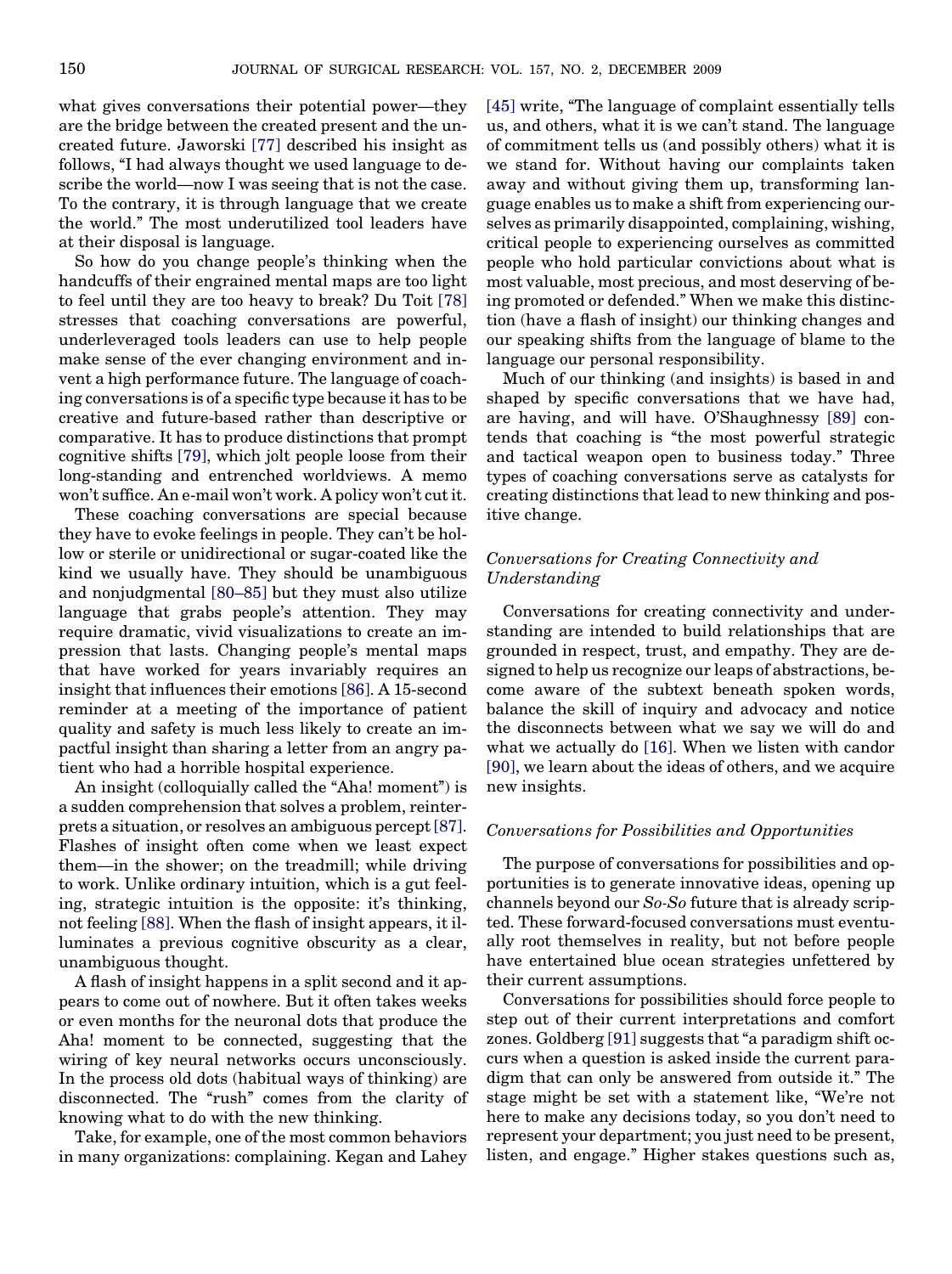''What are you willing to risk or sacrifice?'' come later when ample trust has been built.

### Conversations for Commitment and Action

Conversations for action generate decisions, commitments, and coordination with others. They should be clear about specific deliverables and deadlines—in other words, who is to produce what for whom and by when. These conversations often fall short because the commitment or decision is not clear or not owned. A nod of heads in agreement is one thing, but explicitly defining the actions each member will take to execute is essential to getting results. As Don Berwick said, ''Some is not a number; soon is not a time.''

Speech acts are meant to produce intentional action. They include declarations, requests, and promises. Declarations are speech acts that change our reality in accord with the proposition of the declaration [92], e.g., pronouncing a faculty member as "full professor" or announcing that we have an H1N1 flu epidemic. Requests are speech acts that cause the hearer to take a particular action. Promises are speech acts that commit a speaker to some future action.

Sull and Spinosa [93, 94] argue that the primary determinant of successful execution is the promises each of us makes to ourselves and to others both inside and outside the organization. When strategy implementation falters, broken or poorly understood promises are usually the reason.

### LEADING FROM THE INSIDE OUT

As the neuroleadership movement [56, 95–98] gains momentum, it will offer opportunities for better understanding the intersection between leadership and the mind. Combining the tools of social and affective neuroscience, cognitive neuroscience, and systems neuroscience with management science may provide evidence-based, hard science to assist organizations with the development of those leadership skills traditionally considered soft [95]. In this light, there will be benefits from rethinking leadership development programs through the lens of neuroscience.

Tolstoy once said, "Everyone thinks of changing the world, but no one thinks of changing himself.'' To lead more effectively—to constructively change our organizations and our world—we must begin by changing our thinking because our thinking ultimately influences howwe perform. Building learning organizations requires personal transformations—basic shifts in how we think and interact with others. Invariably this challenge is disorienting and disequilibrating because it involves unlearning and relearning and the clash of mental models. Adaptive work is required when our deeply held beliefs are challenged, when the values that made us successful are less relevant, and when legitimate yet competing perspectives emerge [99–102]. Nothing is more challenging or more humbling than tackling our engrained ways of thinking and deep-seated assumptions. History, however, has shown us that many of our assumptions—the world is flat, the earth is the center of the universe, time is constant, matter is solid—have been proven to be false.

Einstein once said, "I want to know God's thoughts ... the rest are details.'' Allegedly, he was pointing to the enormously powerful influence of thinking on choices, decisions, actions and outcomes. The moment we are willing to reconsider a deeply held assumption or a habitual way of doing something, the possibility of new learning and growth becomes real. Neurophysiologically, this new learning is a process that involves re-wiring of neural networks to produce different thoughts. Emotionally, it involves letting go of the thought patterns, beliefs, and feelings that hold us back and limit possibilities for inventing a more fulfilling future. Spiritually, it is an inward journey of becoming more whole and complete as a person. Practically, it translates into workability, a life that just works better.

As noted by Gardner [103], changing minds is no easy task; even changes in our thinking that appear to emerge in our consciousness dramatically and "out of nowhere" frequently mask the more subtle cognitive processes that have ripened and jelled over a protracted period of time. On both a personal and organizational level, change, learning, and growth invariably produce conflict. Kennedy and Pronin [104, 105] have shown that the conflict-escalating approaches that people take toward those who disagree with them are mediated by people's tendency to perceive those who disagree with them as biased. Moreover, people who perceive adversaries as biased respond to them with less cooperation and greater discord. This leads to a dilemma, which can mimic working inside a pressure cooker. If the heat and pressure that are generated in the unlearning/relearning process are too high, people disengage, and the vessel explodes. But if the heat and pressure are too low, nothing marinates, nothing cooks, no one learns.

This is not to imply that your organization will not change at all in the next day, week, or year. It will by virtue of the fact that you will hire new people, appoint new committees, change policies, and reallocate resources. But if you're content with your So-So future, the way you go about your business—the thinking behind your decisions, behaviors, and the results you get —is highly unlikely to change. What we're talking about is bringing into being a transformed organization that has rewired the obsolete circuitry in its cognitive maps. You and I cannot change the way we think without thinking about what that new thinking will be. We cannot change our engrained thought patterns until and unless we think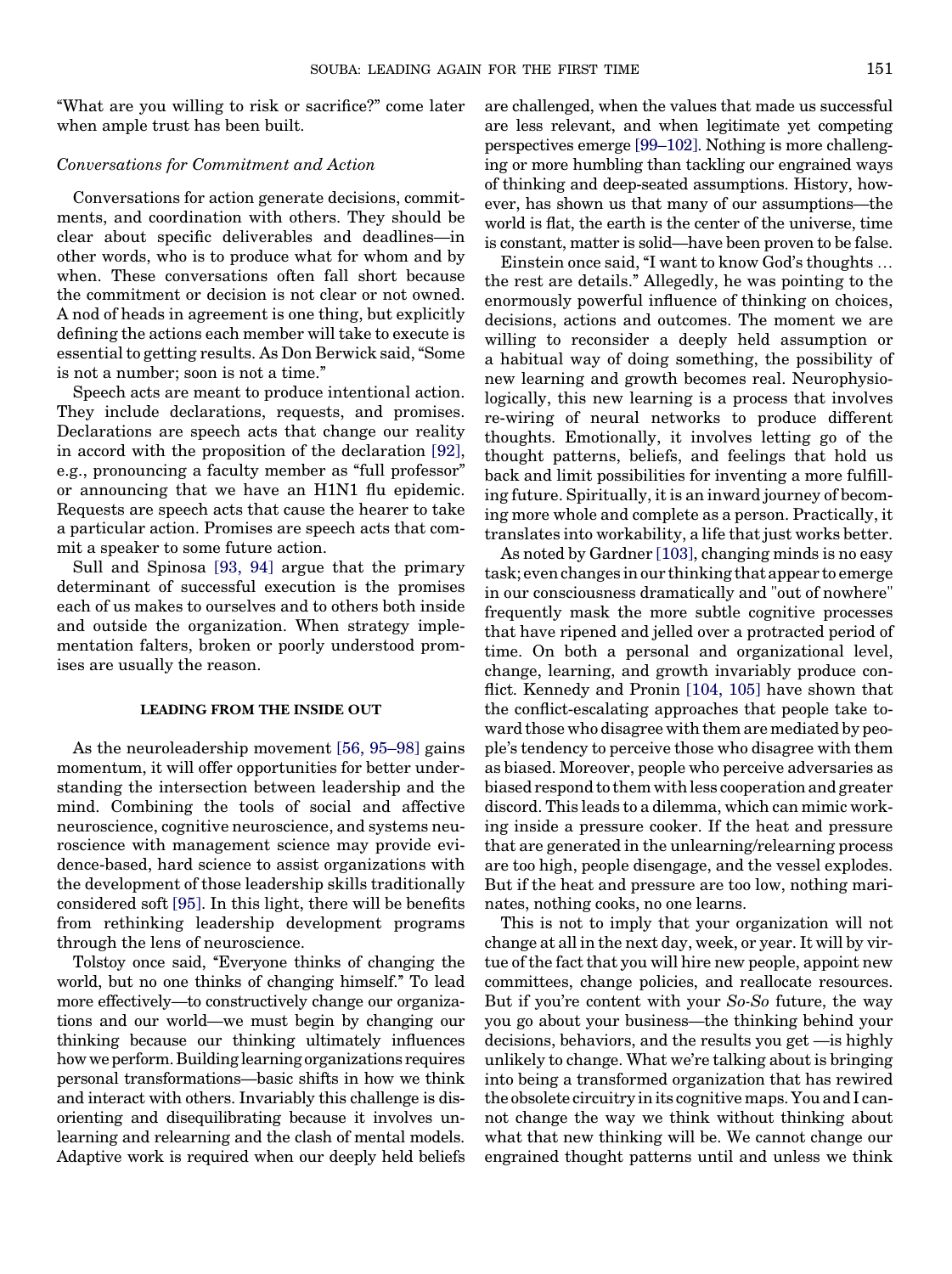about those long-standing thought constructs that no longer work and must be let go. And we cannot transform our organizations (and our world) without changing the way we think about how the work of leadership gets done.

Heifetz points to attention as the currency of leadership. Leadership could be defined as getting people to pay attention to tough problems that they would often rather avoid confronting. Leaders help others understand the thinking that causes them to avoid their tough issues and they help them reframe (rethink) their problems so they can tackle them. For example, a problem that organizational members view as a resource problem might be reframed as a prioritization opportunity. This reframing is essential because "we just need more resources" is a technical solution that is often ineffective and not viable.Prioritizing requires new thinking and behaviors (e.g., we can't be all things to all people), which invariably cause anxiety and disequilibrium. Good leaders pace the rate at which they steer people through change.

The sustainability and "thrivability" of our organizations, societies, nations, and world rest on changing the way we currently think. We must change the way we make sense of health care delivery; we must change the way we think about wealth disparities; we must think differently about the environment; we must alter our understanding of what global cooperation really means. In short, we must change the way we make sense of leadership—what it is and how we make it happen. Helping others revise their outdated ways of thinking that are no longer relevant is where leaders must always play a critical role.

For each of us, this new way of thinking has to come from the inside. When we make this shift, for most of us it will be like leading again for the first time.

### REFERENCES

- 1. Souba W. New ways of understanding and accomplishing leadership in academic medicine. J Surg Res 2004;117:177.
- 2. Souba W. The leadership dilemma. J Surg Res 2007;138:1.
- 3. Black J, Gregersen H. It starts with one. Upper Saddle River, NJ: Wharton School Publishing, 2009.
- 4. Block P. Stewardship. San Francisco, CA: Berrett-Koehler Publishers, 1996.
- 5. Souba W. The inward journey of leadership. J Surg Res 2006; 131:159.
- 6. De Martino B, Kumaran D, Seymour B, et al. Frames, biases, and rational decision-making in the human brain. Science 2006;313:684.
- 7. Held C, Vosgerau G, Knauff M, Eds. Mental models and the mind. Amsterdam, The Netherlands: Elsevier Publishers, 2006.
- 8. Adolphs R. Cognitive neuroscience of human social behavior. Nat Rev Neurosci 2003;4:165.
- 9. Wind Y, Crook C. The power of impossible thinking. Upper Saddle River, NJ: Wharton Publishing, 2006.
- 10. Carley K, Palmquist M. Extracting, representing and analyzing mental models. Soc Forces 1992;70:601.
- 11. Gioia D, Thomas J. Identity, image, and issue interpretation: Sensemaking during strategic change in academia. Admin Sci Quart 1996;41:370.
- 12. Hill R, Levenhagen M. Metaphors and mental models: Sensemaking and sense-giving in innovative and entrepreneurial activities. J Manage 1995;21:1057.
- 13. Rees G, Frith CD. How do we select perceptions and actions? Human brain imaging studies. Philosoph Trans Royal Soc London Ser B Biol Sci 1998;353:1283.
- 14. Hastorf A, Cantril H. They saw a game: A case study. J Abnorm Soc Psychol 1954;49:129.
- 15. Craik K. The nature of explanation. Cambridge: Cambridge University Press, 1943.
- 16. Senge P. The fifth discipline. New York: Currency Doubleday, 1990.
- 17. Weick K. Sensemaking in organizations. Thousand Oaks, CA: Sage Publications, 1995.
- 18. Argyris C. Overcoming organizational defenses: Facilitating organizational learning. Upper Saddle River, NJ: Prentice Hall, 1990.
- 19. Webber A. Learning for a change interview with Peter Senge. Fast Company. Dec 19, 2007. URL: [http://www.fastcompany.](http://www.fastcompany.com/magazine/24/senge.html) [com/magazine/24/senge.html.](http://www.fastcompany.com/magazine/24/senge.html) Accessed August 2009.
- 20. Shamir B, Dayan-Horesh H, Adler D. Leading by biography: Towards a life-story approach to the study of leadership. Leadership 2005;1:13.
- 21. Shamir B, Eilam G. What's your story: A life-stories approach to authentic leadership development. Leadership Quart 2005; 16:395.
- 22. Widdershoven G. The story of life: Hermeneutic perspectives on the relationship between narrative and life historyIn: Josselson R, Leiblich A, Eds. Newbury Park, CA: Sage Publications, 1993:1–24.
- 23. Loehr J. The power of story: Rewrite your destiny in business and in life. New York: Free Press, 2008.
- 24. Daft R, Weick K. Toward a model of organizations as interpretation systems. Acad Manage Rev 1984;9:284.
- 25. Weick K, Sutcliffe K, Obstfeld D. Organizing and the process of sensemaking. Organ Sci 2005;16:409.
- 26. Personal communication: I was introduced to the concept of mental misfiling of our storied interpretation by Joe DiMaggio, senior forum leader from Landmark Education.
- 27. Palus C, Nasby W, Easton R. Understanding executive performance: A life-story perspective. Greensboro, NC: Center for Creative Leadership Report #148, 1991.
- 28. Dunkel C, Papini D, Berzonsky M. Explaining differences in identity styles: Possible roles of personality and family functioning. Identity 2008;8:349.
- 29. Farley M. Personal commitments. New York: Harper Collins, 1986.
- 30. James Madison. The Federalist No. 51. 1788.
- 31. Souba W. Academic medicine and our search for meaning and purpose. Acad Med 2002;77:139.
- 32. Lencioni P. Make your values mean something. Harv Bus Rev 2002;80:113.
- 33. Ponzi squared. The Economist. Dec 15th 2008.
- 34. Article location: [http://www.fastcompany.com/magazine/21/](http://www.fastcompany.com/magazine/21/flores.html) [flores.html](http://www.fastcompany.com/magazine/21/flores.html) 12/18/2007.
- 35. Van Hecke M. Blind spots: Why smart people do dumb things. Amherst, New York: Prometheus Books, 2007.
- 36. I am grateful to Bob for allowing me to share this story.
- 37. du Toit A. Knowledge: A sense making process shared through narrative. J Knowledge Manage 2003;7:27.
- 38. von Glasersfeld E. Radical constructivism: A way of knowing and learning. London, UK: Falmer Press, 1995.
- 39. Zaffron S, Logan D. The three laws of performance. San Francisco, CA: Jossey-Bass, 2009.
- 40. Kerby A. Narrative and the self. Indiana: Indiana University Press, 1991.
- 41. Renzl B. Language as a vehicle of knowing: The role of language and meaning in constructing knowledge. Knowledge Manage Res Prac 2007;5:44.